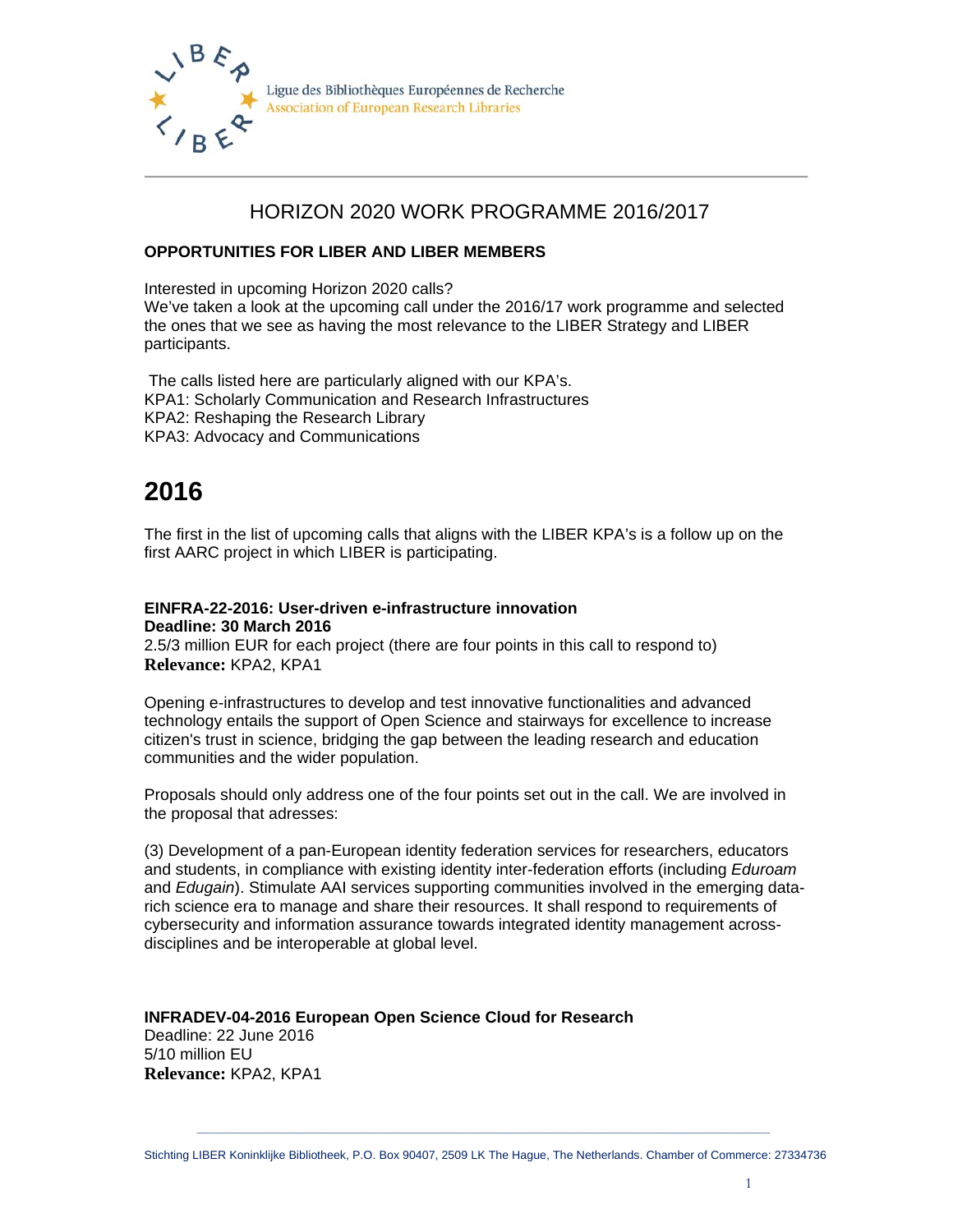The aim of this topic is the launch of a pilot action that should demonstrate how wide availability of scientific data and data-analysis services for European researchers can be ensured through a cloud infrastructure.

Proposals should address the federation, networking and coordination of existing research infrastructures and scientific clouds for the purpose of increasing data findability, accessibility and interoperability, improving the services provided to research communities, and facilitating re-use of data by a wider user community.

**SwafS-04-2016: Opening Research Organisations in the European Research Area Deadline:** 30 Aug 2016 5/10 million EUR **Relevance:** KPA2, KPA1, KPA3

This topic focuses on the institutional changes needed to cope with the new interactions between Research Funding and Performing Organisations (RFPOs) and RRI (responsible research and innovation) stakeholders. Existing RFPOs become more "porous", accepting inputs from what used to be seen as outsiders (extended peer review in funding agencies is an early example). There is a move towards "co-creation" (co-construction in policy and design phases; actual co-production of research organization and performance; coevaluation of proposals, projects and programmes). Overall, at the macro-level, so-called quadruple helix formations might be emerging, RRI dimensions being an integral part of these developments. Within the general trend, the dissemination of RRI practices varies from one discipline to another and from one country to another. Not all researchers and research policy-makers have the same knowledge and skills to adapt to these changes. In order to address these gaps specific trainings for researchers and academics (in particular young scientist during under- and post-graduate training) but also policy-makers and staff working in funding bodies, need to be supported.

**SwafS-07-2016: Training on Open Science in the European Research Area Deadline**: 30 Aug 2016 900.000 EUR **Relevance:** KPA2, KPA1, KPA3

While some aspects of open science, such as open access to publications, have become more widely known in recent years, significant knowledge gaps with regard to other aspects of open science still exist in both institutional settings and among individual researchers . Therefore, this topic supports actions with a clear European added value that are aimed at developing, improving or consolidating training activities at downstream level and reach the highest number of stakeholders in the European Research Area.

Actions proposed must be aimed at training stakeholders with a view to permitting them and/or their organisations to fully implement the practical aspects of open science. Stakeholders include academic staff (train the trainers approach), in particular young scientist during under- and postgraduate training, but also policy-makers and staff working in funding bodies.

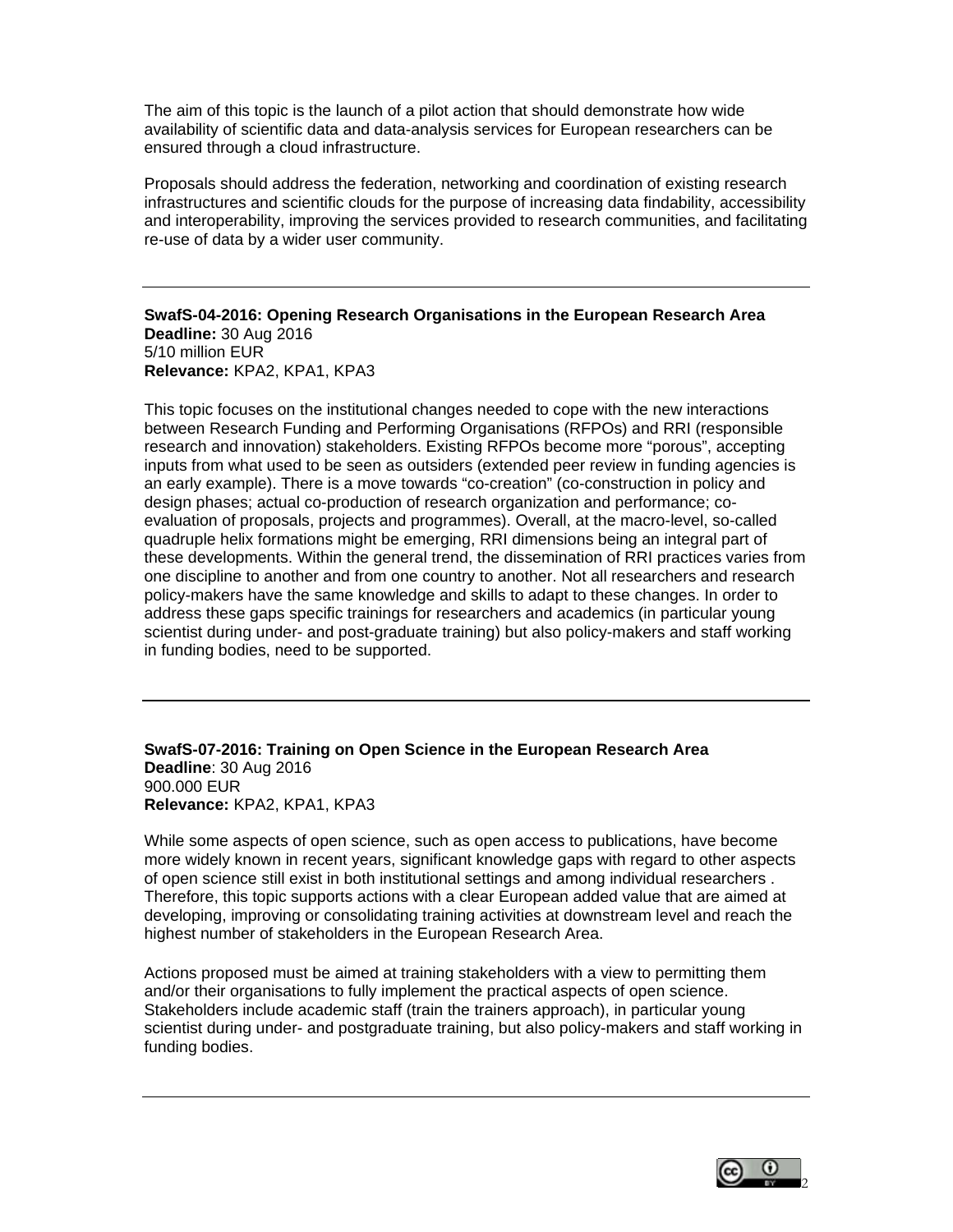#### **ENG-GLOBALLY-09-2016 Centres/Networks of European research and innovation Deadline**: 14 April 2016

3 Million EUR **Relevance:** KPA1, KPA3

To establish new centres, or networks of centres, building where possible on existing European science, technology and innovation structures located in international partner countries and regions in order to ensure economies of scale while avoiding unnecessary duplication. Proposed work shall seek to establish the centres/networks and ensure their initial operational phase. Establishment shall take place in accordance with a business model that shall aim to finance, in the medium term (at the latest by the end of the grant), part of the activities of the centre/network through service contracts with private and public clients. The services offered should be open on equal terms to all EU Member States and Associated Countries and their organisations.

Each proposal shall target one country and region that is an established or emerging science, technology or innovation leader; proposals addressing all or part of Brazil, China and the USA are strongly encouraged without excluding other countries with similar characteristics.

Consortia shall ensure adequate involvement of European stakeholders from existing structures or representations in the addressed partner countries/regions. Proposals should build on previous work of bilateral and regional international cooperation projects where appropriate.

## **2017**

In 2017 there are some interesting cultural heritage calls. The call European cultural heritage, access and analysis for a richer interpretation of the past, which combines TDM with cultural heritage, is of particular relevance to LIBER.

**CULT-COOP-03-2017: Cultural literacy of young generations in Europe**  Deadline: 02 Feb 2017 5 Million EUR **Relevance:** KPA2

Research under this topic will contribute to better understanding and enhancing cultural literacy for the young generations, which will lead to greater appreciation of diversity. It will moreover contribute to reinforcing demand for sustainable and creative uses of European cultural heritage. The research will involve policy-makers, stakeholders and educational practitioners for the development and uptake of teaching material and tools both for formal and informal education. This will also include testing innovative practices for enhancing cultural and inter-cultural competencies in their real-life context making reference also to the fight against stereotypes.

**CULT-COOP-06-2017: Participatory approaches and social innovation in culture Deadline**: 02 Feb 2017 1,5 EUR (CSA part of the call) **Relevance:** KPA2, KPA3